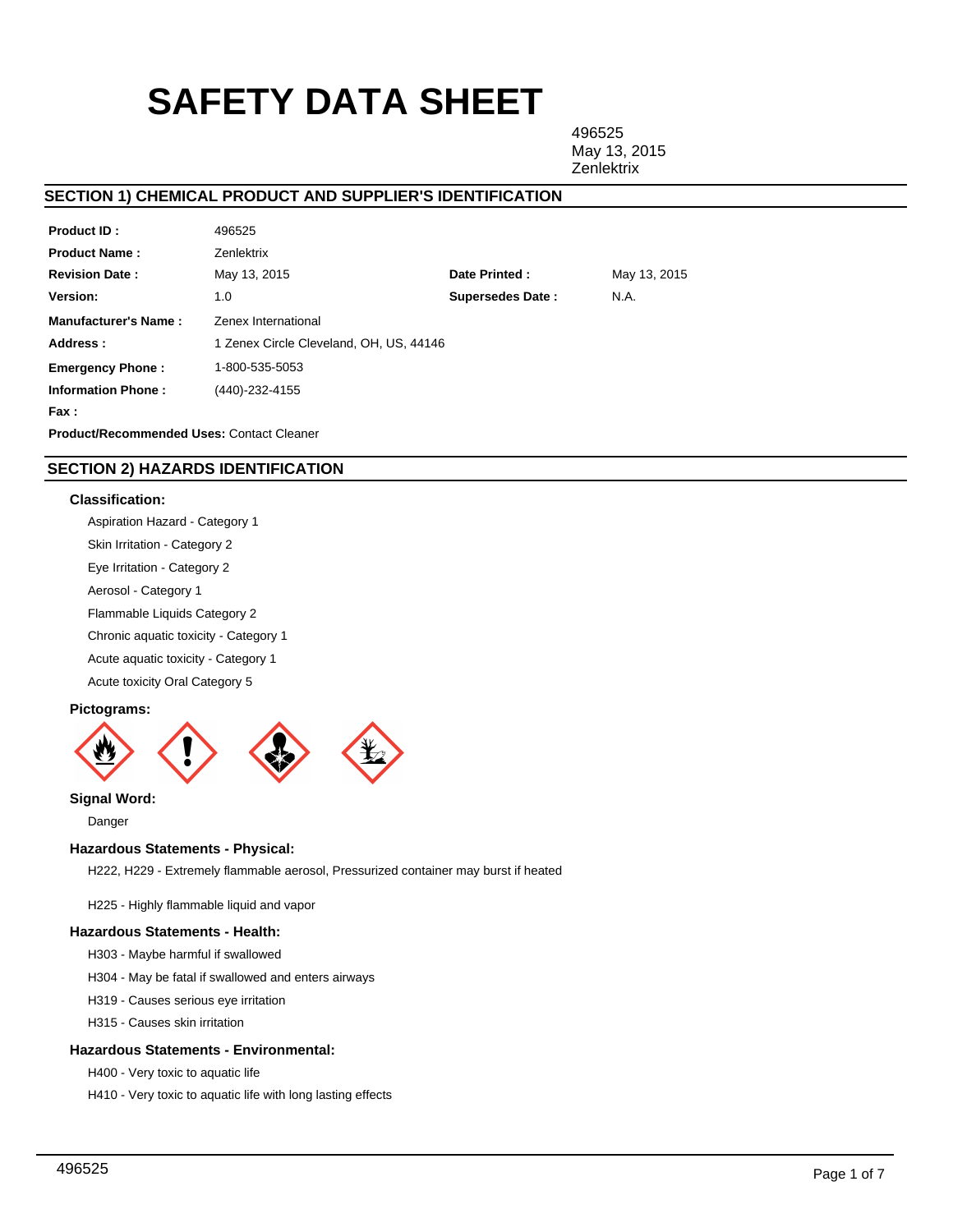## **Precautionary Statements - General:**

P101 - If medical advice is needed, have product container or label at hand.

P102 - Keep out of reach of children.

P103 - Read label before use.

#### **Precautionary Statements - Prevention:**

P273 - Avoid release to the environment.

P264 - Wash thoroughly after handling.

P280 - Wear protective gloves/protective clothing/eye protection/face protection.

P211 - Do not spray on an open flame or other ignition source.

P251 - Do not pierce or burn, even after use.

P210 - Keep away from heat, hot surfaces, sparks, open flames and other ignition sources. No smoking.

## **Precautionary Statements - Response:**

P301 + P310 - IF SWALLOWED: Immediately call a POISON CENTER or doctor/physician.

P331 - Do NOT induce vomiting.

P305 + P351 + P338 - IF IN EYES: Rinse cautiously with water for several minutes. Remove contact lenses, if present and easy to do. Continue rinsing.

P337 + P313 - If eye irritation persists: Get medical advice/attention.

P370 + P378 - In case of fire: Use water fog, dry chemical or carbon dioxide to extinguish.

P302 + P352 - IF ON SKIN: Wash with plenty of soap and water.

P332 + P313 - If skin irritation occurs: Get medical advice/attention.

P362 + P364 - Take off contaminated clothing. And wash it before reuse.

## **Precautionary Statements - Storage:**

P405 - Store locked up.

- P410 Protect from sunlight.
- P412 Do not expose to temperatures exceeding 50°C/122°F.

P403 + P235 - Store in a well-ventilated place. Keep cool.

## **Precautionary Statements - Disposal:**

P501 - Dispose of contents and container in accordance with all local, regional, national and international regulations.

| <b>SECTION 3) COMPOSITION / INFORMATION ON INGREDIENTS</b>                                                                                                                                                                                                                                                                                                                           |                       |             |  |  |  |
|--------------------------------------------------------------------------------------------------------------------------------------------------------------------------------------------------------------------------------------------------------------------------------------------------------------------------------------------------------------------------------------|-----------------------|-------------|--|--|--|
| <b>CAS</b>                                                                                                                                                                                                                                                                                                                                                                           | <b>Chemical Name</b>  | % by Weight |  |  |  |
| 0000142-82-5                                                                                                                                                                                                                                                                                                                                                                         | N-HEPTANE             | 29% - 52%   |  |  |  |
| 0000074-98-6                                                                                                                                                                                                                                                                                                                                                                         | <b>PROPANE</b>        | 19% - 33%   |  |  |  |
| 0000075-37-6                                                                                                                                                                                                                                                                                                                                                                         | <b>DIFLUOROETHANE</b> | 17% - 30%   |  |  |  |
| $\overline{C}$ $\overline{C}$ $\overline{C}$ $\overline{C}$ $\overline{C}$ $\overline{C}$ $\overline{C}$ $\overline{C}$ $\overline{C}$ $\overline{C}$ $\overline{C}$ $\overline{C}$ $\overline{C}$ $\overline{C}$ $\overline{C}$ $\overline{C}$ $\overline{C}$ $\overline{C}$ $\overline{C}$ $\overline{C}$ $\overline{C}$ $\overline{C}$ $\overline{C}$ $\overline{C}$ $\overline{$ |                       |             |  |  |  |

## **SECTION 4) FIRST-AID MEASURES**

#### **Inhalation:**

Remove source of exposure or move person to fresh air and keep comfortable for breathing.

If exposed/feel unwell/concerned: Call a POISON CENTER/doctor.

Eliminate all ignition sources if safe to do so.

## **Eye Contact:**

Remove source of exposure or move person to fresh air. Rinse eyes cautiously with lukewarm, gently flowing water for several minutes, while holding the eyelids open. Remove contact lenses, if present and easy to do. Continue rinsing for a duration of 15-20 minutes. Take care not to rinse contaminated water into the unaffected eye or onto the face. If eye irritation persists: Get medical advice/attention.

## **Skin Contact:**

Take off immediately all contaminated clothing, shoes and leather goods (e.g. watchbands, belts). Gently blot or brush away excess product. Wash with plenty of lukewarm, gently flowing water for a duration of 15-20 minutes. Call a POISON CENTER/doctor if you feel unwell. Store contaminated clothing under water and wash before reuse or discard.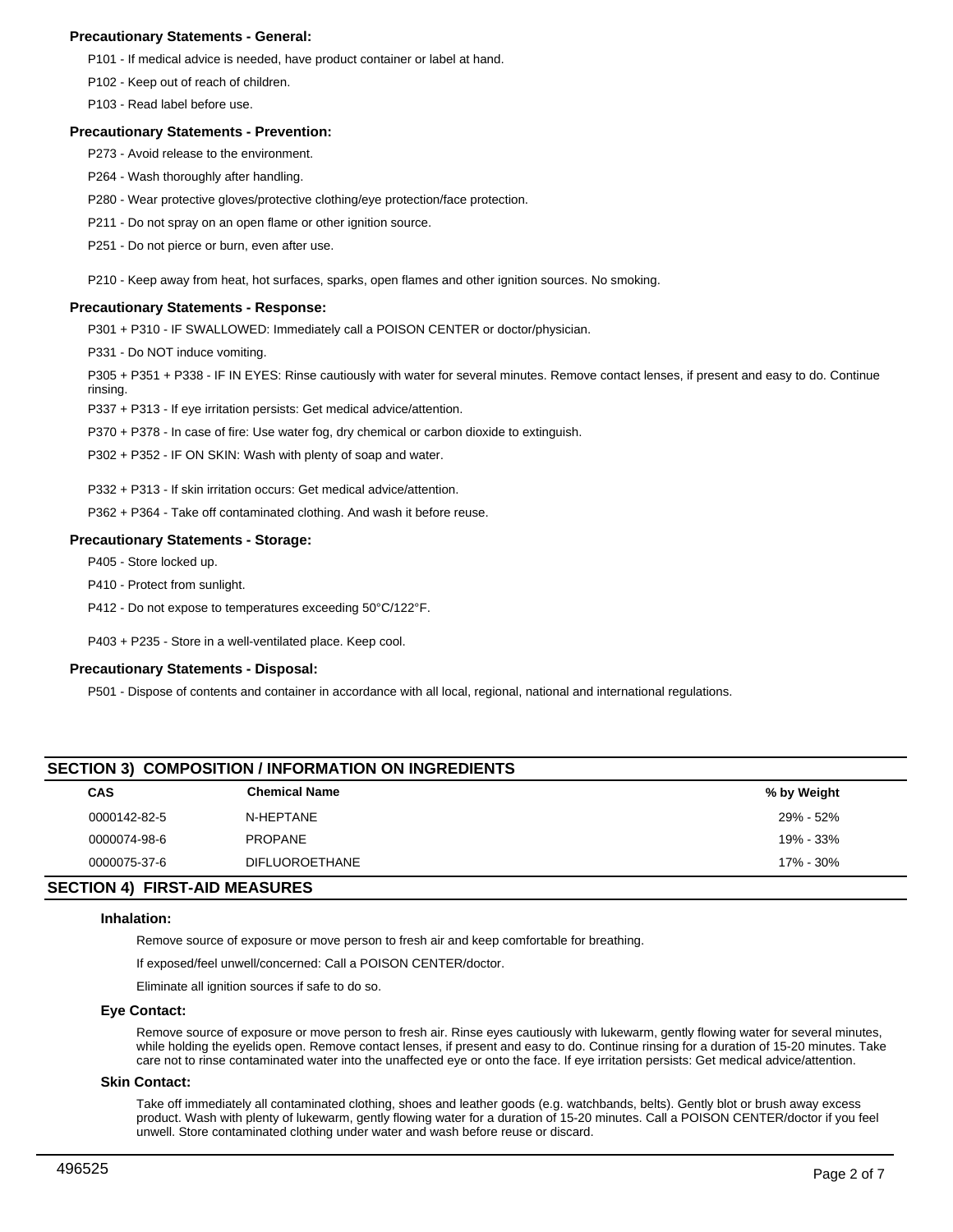## **Ingestion:**

Rinse mouth. Do NOT induce vomiting. Immediately call a POISON CENTER/doctor. If vomiting occurs naturally, lie on your side, in the recovery position.

Never give anything by mouth to an unconscious or convulsing victim. Keep person warm and quiet.

## **SECTION 5) FIRE-FIGHTING MEASURES**

#### **Suitable Extinguishing Media:**

Use water, fog, dry chemical, or carbon dioxide.

Carbon dioxide can displace oxygen. Use caution when applying carbon dioxide in confined spaces. Simultaneous use of foam and water on the same surface is to be avoided as water destroys the foam.

#### **Unsuitable Extinguishing Media:**

Water may be ineffective but can be used to cool containers exposed to heat or flame.

#### **Specific Hazards in Case of Fire:**

Contents under pressure. Keep away from ignition sources and open flames. Exposure of containers to extreme heat and flames can cause them to rupture often with violent force.

Aerosol cans may rupture when heated.

Heated cans may burst.

In fire, will decompose to carbon dioxide, carbon monoxide

#### **Fire-Fighting Procedures:**

Isolate immediate hazard area and keep unauthorized personnel out. Stop spill/release if it can be done safely. Move undamaged containers from immediate hazard area if it can be done safely. Water spray may be useful in minimizing or dispersing vapors and to protect personnel.

Dispose of fire debris and contaminated extinguishing water in accordance with official regulations.

#### **Special Protective Actions:**

Wear protective pressure self-contained breathing apparatus (SCBA)and full turnout gear.

Care should always be exercised in dust/mist areas.

## **SECTION 6) ACCIDENTAL RELEASE MEASURES**

## **Emergency Procedure:**

Flammable/combustible material.

ELIMINATE all ignition sources (no smoking, flares, sparks, or flames in immediate area). Stay upwind; keep out of low areas. Immediately turn off or isolate any source of ignition. Keep unnecessary people away; isolate hazard area and deny entry. Do not touch or walk through spilled material. Clean up immediately. Use absorbent sweeping compound to soak up material and put into suitable container for proper disposal.

## **Recommended Equipment:**

Positive pressure, full-face piece self-contained breathing apparatus(SCBA), or positive pressure supplied air respirator with escape SCBA (NIOSH approved).

#### **Personal Precautions:**

ELIMINATE all ignition sources (no smoking, flares, sparks, or flames in immediate area). Use explosion proof equipment. Avoid breathing vapor. Avoid contact with skin, eye or clothing. Do not touch damaged containers or spilled materials unless wearing appropriate protective clothing.

## **Environmental Precautions:**

Stop spill/release if it can be done safely. Prevent spilled material from entering sewers, storm drains, other unauthorized drainage systems and natural waterways by using sand, earth, or other appropriate barriers.

# **SECTION 7) HANDLING AND STORAGE**

**General:**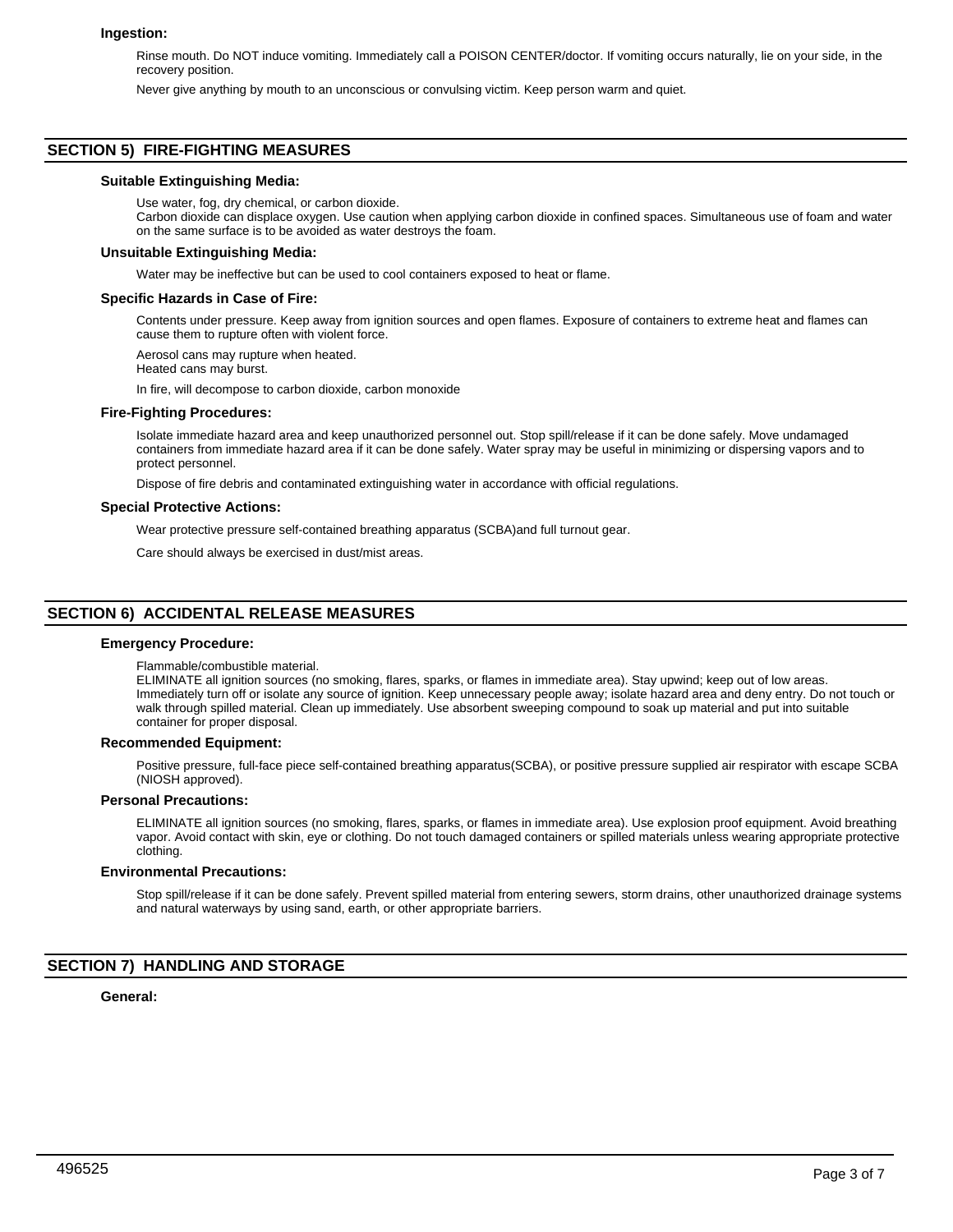For industrial and institutional use only. For use by trained personnel only. Keep away from children. Wash hands after use. Do not get in eyes, on skin or on clothing. Do not breathe vapors or mists. Use good personal hygiene practices. Eating, drinking and smoking in work areas is prohibited. Remove contaminated clothing and protective equipment before entering eating areas. Eyewash stations and showers should be available in areas where this material is used and stored.

## **Ventilation Requirements:**

Use only with adequate ventilation to control air contaminants to their exposure limits. The use of local ventilation is recommended to control emissions near the source.

## **Storage Room Requirements:**

Keep container(s) tightly closed and properly labeled. Store in cool, dry, well-ventilated areas away from heat, direct sunlight and incompatibilities. Store in approved containers and protect against physical damage. Keep containers securely sealed when not in use. Indoor storage should meet OSHA standards and appropriate fire codes. Containers that have been opened must be carefully resealed to prevent leakage. Empty container retain residue and may be dangerous.

Do not cut, drill, grind, weld, or perform similar operations on or near containers. Do not pressurize containers to empty them. Ground all structures, transfer containers and equipment to conform to the national electrical code. Use procedures that prevent static electrical sparks. Static electricity may accumulate and create a fire hazard.

Store at temperatures below 120°F.

# **SECTION 8) EXPOSURE CONTROLS, PERSONAL PROTECTION**

#### **Eye Protection:**

Chemical goggles, safety glasses with side shields or vented/splash proof goggles. Contact lenses may absorb irritants. Particles may adhere to lenses and cause corneal damage.

#### **Skin Protection:**

Wear gloves, long sleeved shirt, long pants and other protective clothing as required to minimize skin contact.

Use of gloves approved to relevant standards made from the following materials may provide suitable chemical protection: PVC, neoprene or nitrile rubber gloves. Suitability and durability of a glove is dependent on usage, e.g. frequency and duration of contact, chemical resistance of glove material, glove thickness, dexterity. Always seek advice from glove suppliers. Contaminated gloves should be replaced. Chemical-resistant clothing is recommended to avoid prolonged contact. Avoid unnecessary skin contact.

#### **Respiratory Protection:**

If engineering controls do not maintain airborne concentrations to a level which is adequate to protect worker, a respiratory protection program that meets or is equivalent to OSHA 29 CFR 1910.134 and ANSI Z88.2 should be followed. Check with respiratory protective equipment suppliers. Where air-filtering respirators are suitable, select an appropriate combination of mask and filter. Select a filter suitable for combined particulate/organic gases and vapors.

When spraying more than one half can continuously or more than one can consecutively, use NIOSH approved respirator.

| <b>Chemical Name</b>  | OSHA<br>TWA<br>(ppm) | OSHA<br>TWA<br>(mg/m3) | <b>OSHA</b><br><b>STEL</b><br>(ppm) | OSHA<br><b>STEL</b><br>(mg/m3) | OSHA-<br>Tables-<br>Z1,2,3 | OSHA | <b>OSHA</b><br>Skin<br>Carcinogen designation | <b>NIOSH</b><br><b>TWA</b><br>(ppm) | <b>NIOSH</b><br>TWA<br>(mg/m3) | <b>NIOSH</b><br><b>STEL</b><br>(ppm) | <b>NIOSH</b><br><b>STEL</b><br>(mg/m3) | <b>NIOSH</b><br>Carcinogen |
|-----------------------|----------------------|------------------------|-------------------------------------|--------------------------------|----------------------------|------|-----------------------------------------------|-------------------------------------|--------------------------------|--------------------------------------|----------------------------------------|----------------------------|
| <b>DIFLUOROETHANE</b> |                      | 2.5                    |                                     |                                |                            |      |                                               |                                     |                                |                                      |                                        |                            |
| N-HEPTANE             | 500                  | 2000                   |                                     |                                |                            |      |                                               | 85                                  | 350                            |                                      |                                        |                            |
| <b>PROPANE</b>        | 1000                 | 1800                   |                                     |                                |                            |      |                                               | 1000                                | 1800                           |                                      |                                        |                            |

| Chemical Name         | <b>ACGIH</b><br><b>TWA</b><br>(ppm)                | <b>ACGIH</b><br><b>TWA</b><br>(mg/m3) | <b>ACGIH</b><br><b>STEL</b><br>(ppm) | <b>ACGIH</b><br><b>STEL</b><br>(mg/m3) |
|-----------------------|----------------------------------------------------|---------------------------------------|--------------------------------------|----------------------------------------|
| <b>DIFLUOROETHANE</b> |                                                    | 2.5                                   |                                      |                                        |
| N-HEPTANE             | 400                                                | 1640                                  | 500                                  | 2050                                   |
| <b>PROPANE</b>        | See<br>Appendix<br>F: Minimal<br>Oxygen<br>Content |                                       |                                      |                                        |

# **SECTION 9) PHYSICAL AND CHEMICAL PROPERTIES**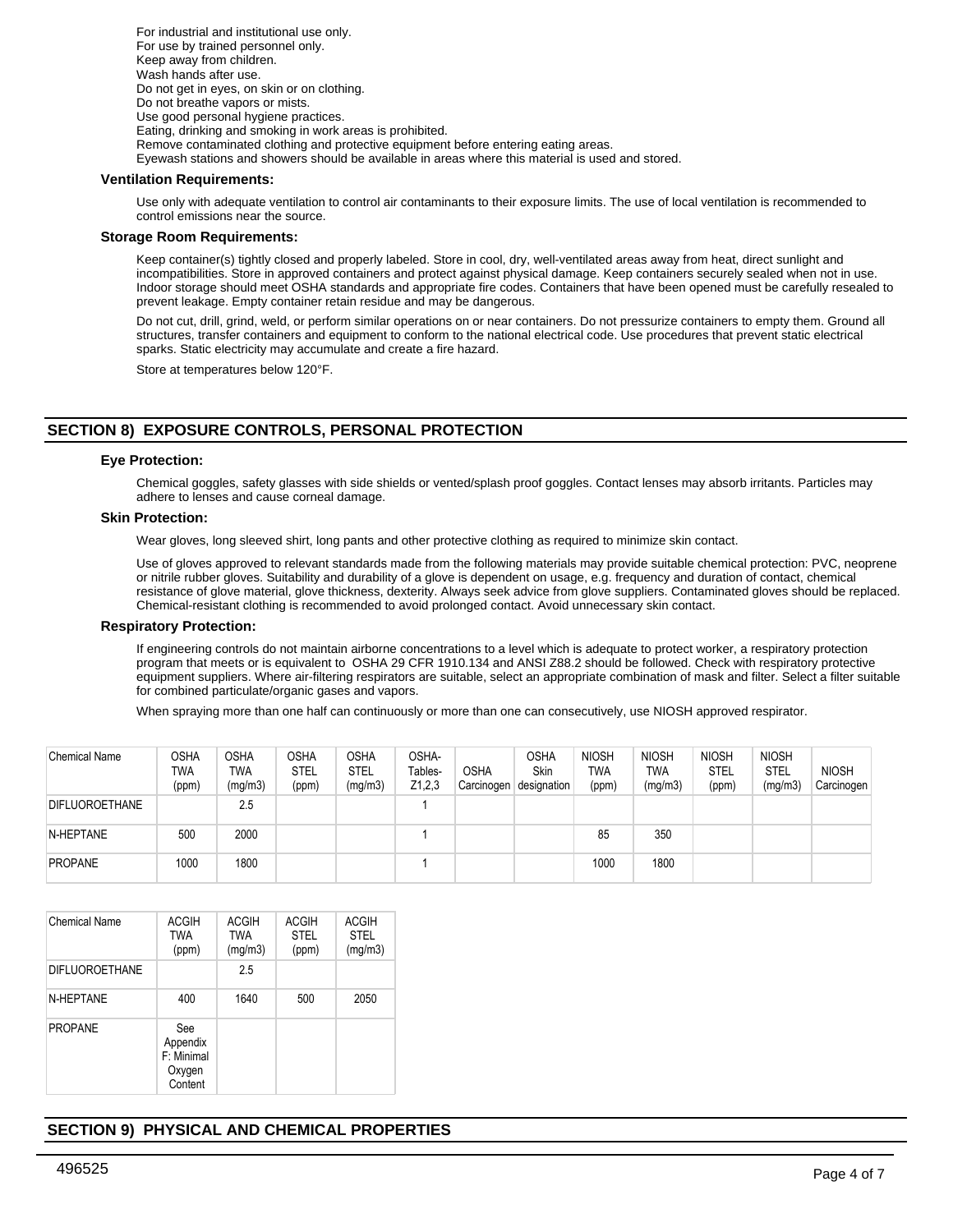# **Physical and Chemical Properties**

| Density                      | 5.57635 lb/gal         |
|------------------------------|------------------------|
| Density VOC                  | 4.09862 lb/gal         |
| % VOC                        | 73.50000%              |
| <b>VOC Actual</b>            | 4.09862 lb/gal         |
| <b>VOC Actual</b>            | 491.13706 g/l          |
| <b>VOC Regulatory</b>        | 4.09862 lb/gal         |
| <b>VOC Regulatory</b>        | 491.13706 g/l          |
| Appearance                   | N.A.                   |
| <b>Odor Threshold</b>        | N.A.                   |
| Odor Description             | N.A.                   |
| pH                           | N.A.                   |
| <b>Water Solubility</b>      | N.A.                   |
| Flammability                 | Flashpoint below 73 °F |
| Flash Point Symbol           | N.A.                   |
| <b>Flash Point</b>           | < 0 °F                 |
| Viscosity                    | N.A.                   |
| Lower Explosion Level        | N.A.                   |
| <b>Upper Explosion Level</b> | N.A.                   |
| <b>Melting Point</b>         | N.A.                   |
| Vapor Density                | Slower than ether      |
| <b>Freezing Point</b>        | N.A.                   |
| Low Boiling Point            | N.A.                   |
| High Boiling Point           | N.A.                   |
| Decomposition Pt             | N.A.                   |
| Auto Ignition Temp           | N.A.                   |
| <b>Evaporation Rate</b>      | Slower than ether      |

# **SECTION 10) STABILITY AND REACTIVITY**

## **Stability:**

Stable.

# **Conditions to Avoid:**

High temperatures.

## **Incompatible Materials:**

None known.

## **Hazardous Reactions/Polymerization:**

Will not occur.

## **Hazardous Decomposition Products:**

In fire, will decompose to carbon dioxide, carbon monoxide.

# **SECTION 11) TOXICOLOGICAL INFORMATION**

# **Skin Corrosion/Irritation:**

Overexposure will cause defatting of skin.

Causes skin irritation

# **Serious Eye Damage/Irritation:**

Overexposure will cause redness and burning sensation.

Causes serious eye irritation

# **Carcinogenicity:**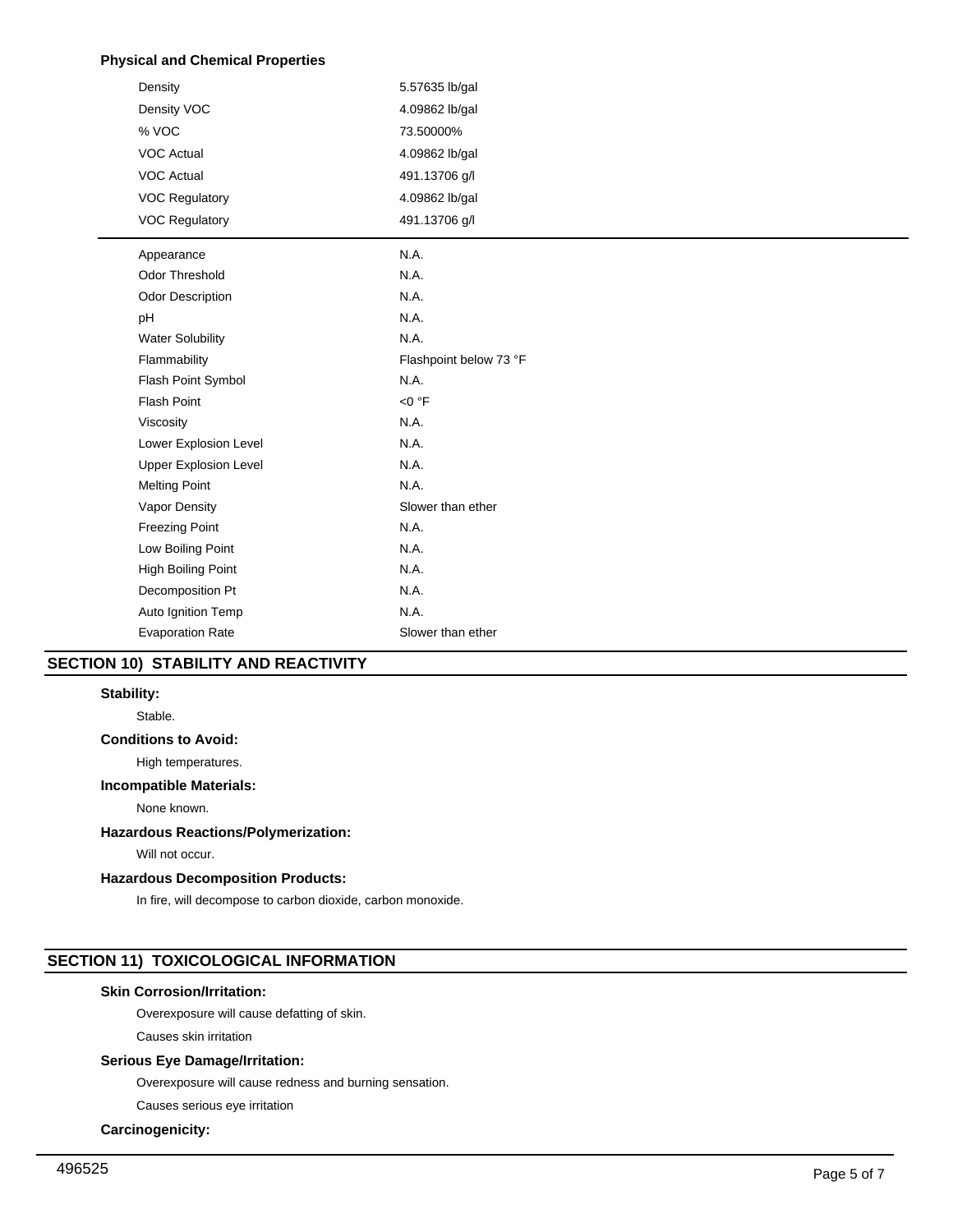#### No data available

#### **Germ Cell Mutagenicity:**

No data available

## **Reproductive Toxicity:**

No data available

## **Respiratory/Skin Sensitization:**

No data available

## **Specific Target Organ Toxicity - Single Exposure:**

No data available

#### **Specific Target Organ Toxicity - Repeated Exposure:**

No data available

## **Aspiration Hazard:**

May be fatal if swallowed and enters airways

## **Acute Toxicity:**

Inhalation: effect of overexposure include irritation of respiratory tract, headache, dizziness, nausea, and loss of coordination. Extreme overexposure may result in unconsciousness and possibly death.

## 0000142-82-5 N-HEPTANE

LC50 (rat): approximately 25000 ppm (4-hour exposure); cited as 103 g/m3 (4-hour exposure) (6)

LD50 (oral, rat): Greater than 15000 mg/kg (4)

#### **Potential Health Effects - Miscellaneous**

0000142-82-5 N-HEPTANE

Increased susceptibility to the effects of this material may be observed in people with preexisting disease of any of the following: central nervous system, respiratory system, skin. May cause central nervous system effects such as dizziness, headache, nausea, and loss of consciousness. Laboratory studies with rats have shown that petroleum distillates can cause kidney damage and kidney or liver tumors. These effects were not seen in similar studies with guinea pigs, dogs, or monkeys. Several studies evaluating petroleum workers have not shown a significant increase of kidney damage or an increase in kidney or liver tumors. Aspiration may occur during swallowing or vomiting, resulting in lung damage.

## **SECTION 12) ECOLOGICAL INFORMATION**

## **Toxicity:**

No data available.

Very toxic to aquatic life

Very toxic to aquatic life with long lasting effects

#### **Persistence and Degradability:**

No data available.

## **Bio-Accumulative Potential:**

No data available.

#### **Mobility in Soil:**

No data available.

## **Other Adverse Effects:**

No data available.

## **SECTION 13) DISPOSAL CONSIDERATIONS**

#### **Water Disposal:**

Under RCRA, it is the responsibility of the user of the product, to determine a the time of disposal whether the product meets RCRA criteria for hazardous waste. Waste management should be in full compliance with federal, state, and local laws.

Empty containers retain product residue which may exhibit hazards of material, therefore do not pressurize, cut, glaze, weld or use for any other purposes. Return drums to reclamation centers for proper cleaning and reuse.